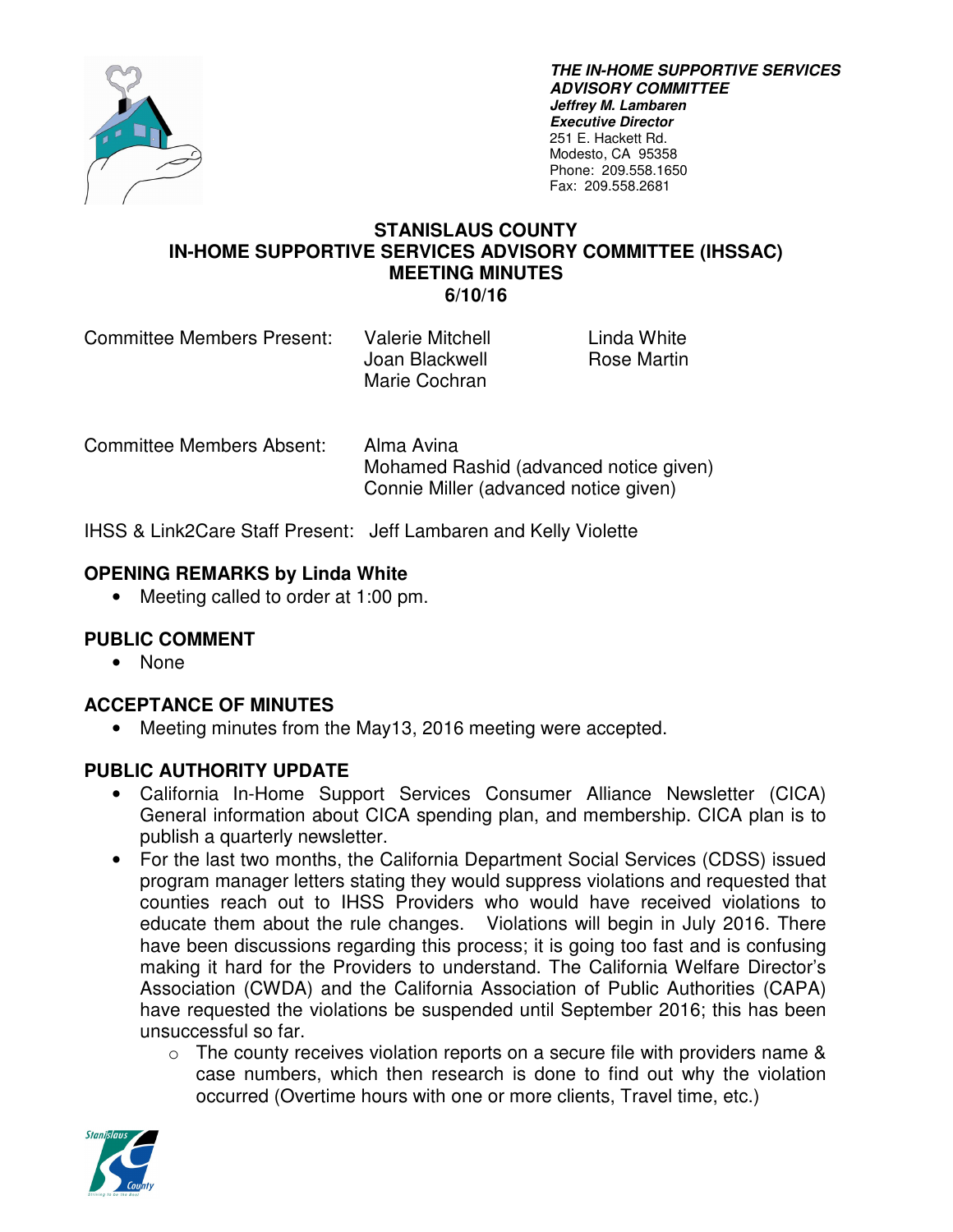- $\circ$  The county has 5 business days to resend and or proceed with the violation. A Notice then gets mailed to the Provider and Recipient the Provider has ten (10) days to request a review.
- Additional staff will be hired; two (2) for Public Authority and seven (7) for In-Home Supportive Services to address the increased workload.
- The California Department of Social Services (CDSS) Adult Services Director is retiring at the end of the calendar year. Currently there are also two positions that assist with the Adult Services Director that have been vacant for the last 4 months.

# **BUDGET UPDATE**

- The Budget Conference Committee finished its work Thursday evening (June  $9<sup>th</sup>$ ) considered "final" part of the budget package of bills that will be approved and sent to the Governor by June 15<sup>th</sup>
	- o However efforts by advocates to push for larger increases in the state portion of the Supplemental Security Income/State Supplemental Payment (SSI/SSP) did not make it into the final conference Committee.
	- $\circ$  While the main budget issues have been resolved. The actual specific final language for a wide range of budget issues that will be included in the dozen or so budget "trailer bills" remain to be drafted and finalized by the budget committee staff which has to take place on or before June  $15<sup>th</sup>$ .

# **LEGISLATIVE UPDATE**

### • **AB 1584 Public Social Services: SSI/SSP**

 $\circ$  This bill reinstates the cost-of-living adjustments for the State Supplementary Program for the Aged, Blind and Disabled and indexes the maximum Supplemental Security Income/State Supplementary Payment (SSI/SSP) benefit to the federal poverty level. This bill is in the possession of the Senate Rules Committee, awaiting referral to policy committee.

## • **AB 1797 In Home Support Services Application:**

- o This bill allows an individual to apply for IHSS services either in person or through electronic means, including telephone, and requires the county, if the application is filed through electronic means to provide a confirmation number. The bill permits the county to use the case number as the confirmation number. Further, the bill codifies the existing regulation requiring the county to process an IHSS application within 30 days of receipt of the completed application. This bill is scheduled to be heard in the Senate Human Services committee June 14<sup>th</sup>
- **AB 2721- Elder and Dependent Adult Fraud: Information Notice** 
	- o Would require the Department of Justice to develop and distribute an informational notice that warns the public about elder and dependent adult fraud and provides information regarding how and where to file complaints. The bill would also require the notice to be made available on the Internet Web site of the Attorney General. This bill is scheduled to be heard in the Senate Public Safety Committee June 14<sup>th</sup>

## **ACTION PLANNING FOR 2015-2016**

- Request for Senior Health Fair Summit for the Aging/Fall Prevention
	- o Would the Committee be willing updating Fall Prevention material for the upcoming Summit in October 2016